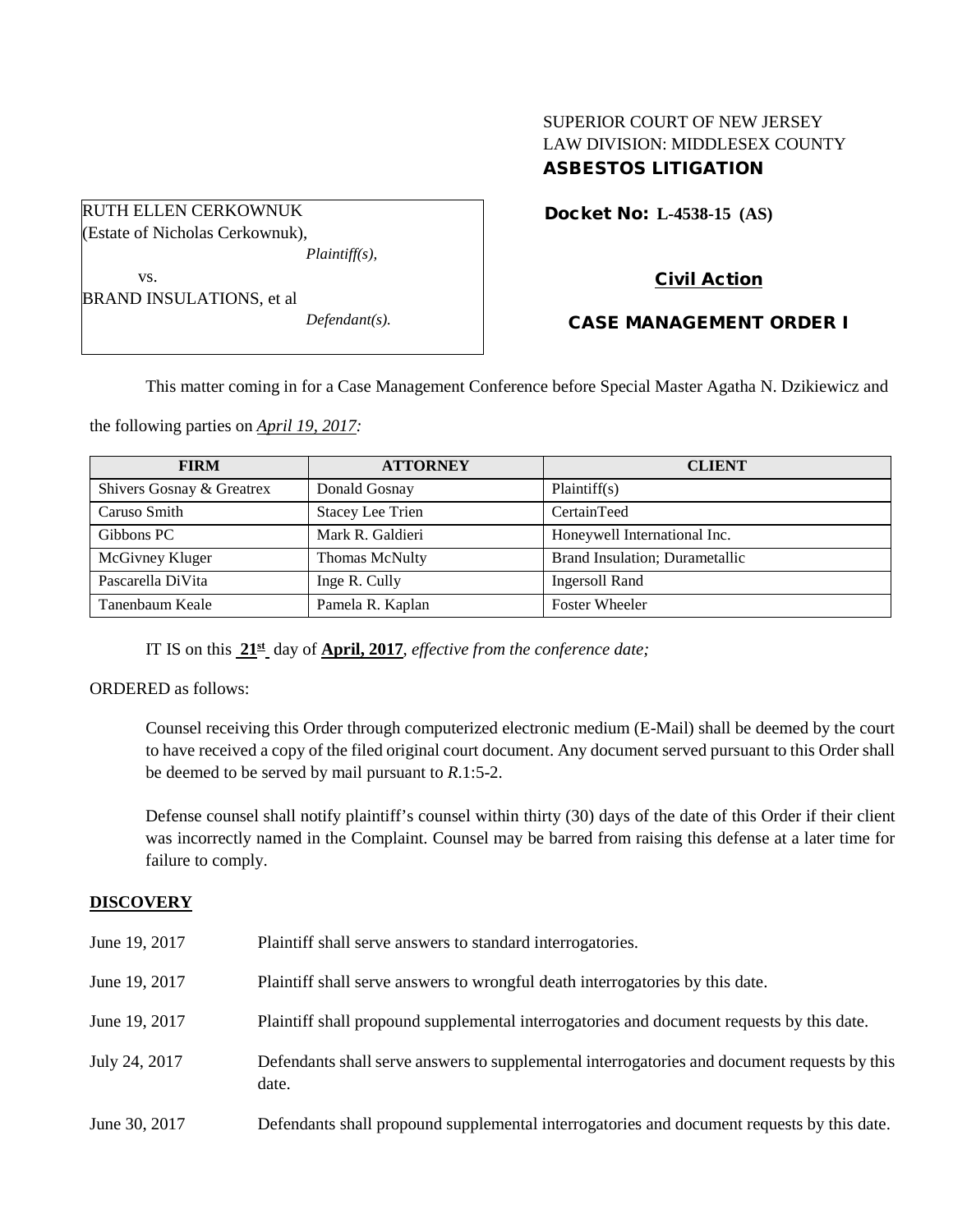| July 31, 2017   | Plaintiff shall serve answers to supplemental interrogatories and document requests by this<br>date.                                                                                                        |
|-----------------|-------------------------------------------------------------------------------------------------------------------------------------------------------------------------------------------------------------|
| August 31, 2017 | Fact discovery, including depositions, shall be completed by this date. Plaintiff's counsel shall<br>contact the Special Master within one week of this deadline if all fact discovery is not<br>completed. |

September 15, 2017 Depositions of corporate representatives shall be completed by this date.

### **EARLY SETTLEMENT**

September 15, 2017 Settlement demands shall be served on all counsel and the Special Master by this date.

# **SUMMARY JUDGMENT MOTION PRACTICE**

- October 6, 2017 Plaintiff's counsel shall advise, in writing, of intent not to oppose motions by this date.
- October 20, 2017 Summary judgment motions shall be filed no later than this date.
- November 17, 2017 Last return date for summary judgment motions.

### **MEDICAL DEFENSE**

| June 30, 2017    | Defendants shall forward medical authorizations to plaintiff's counsel by this date.                                                                                                                                                                     |
|------------------|----------------------------------------------------------------------------------------------------------------------------------------------------------------------------------------------------------------------------------------------------------|
| July 31, 2017    | Plaintiff shall serve executed medical authorizations by this date.                                                                                                                                                                                      |
| June 19, 2017    | Plaintiff shall serve a diagnostic medical report and any medical records in plaintiff's<br>possession by this date.                                                                                                                                     |
| August 31, 2017  | Plaintiff shall serve medical expert reports by this date.                                                                                                                                                                                               |
| January 31, 2018 | Defendants shall identify its medical experts and serve medical reports, if any, by this date. In<br>addition, defendants shall notify plaintiff's counsel (as well as all counsel of record) of a<br>joinder in an expert medical defense by this date. |

#### **LIABILITY EXPERT REPORTS**

- December 15, 2017 Plaintiff shall identify its liability experts and serve liability expert reports or a certified expert statement by this date or waive any opportunity to rely on liability expert testimony.
- January 31, 2018 Defendants shall identify its liability experts and serve liability expert reports, if any, by this date or waive any opportunity to rely on liability expert testimony.

#### **ECONOMIST EXPERT REPORTS**

December 15, 2017 Plaintiff shall identify its expert economists and serve expert economist report(s), if any, by this date or waive any opportunity to rely on economic expert testimony.

\_\_\_\_\_\_\_\_\_\_\_\_\_\_\_\_\_\_\_\_\_\_\_\_\_\_\_\_\_\_\_\_\_\_\_\_\_\_\_\_\_\_\_\_\_\_\_\_\_\_\_\_\_\_\_\_\_\_\_\_\_\_\_\_\_\_\_\_\_\_\_\_\_\_\_\_\_\_\_\_\_\_\_\_\_\_\_\_\_\_\_\_\_\_\_\_\_\_\_\_\_\_\_\_\_\_\_\_\_\_